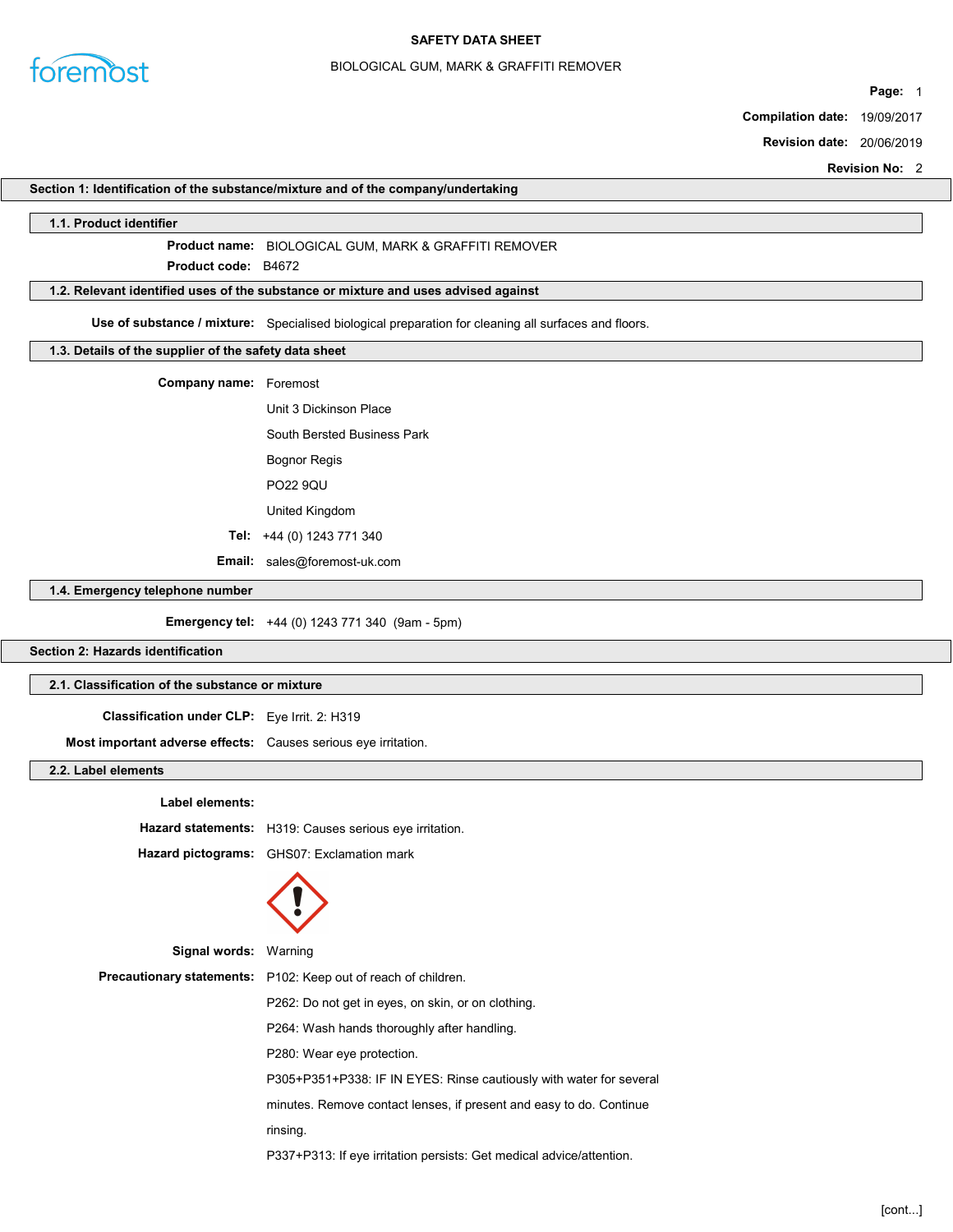### BIOLOGICAL GUM, MARK & GRAFFITI REMOVER

## 2.3. Other hazards

### PBT: This product is not identified as a PBT/vPvB substance.

# Section 3: Composition/information on ingredients

## 3.2. Mixtures

## Hazardous ingredients:

### DIMETHYL GLUTARATE

| <b>EINECS</b>             | <b>CAS</b>                              | PBT / WEL                                               | <b>CLP Classification</b>               | Percent |  |  |  |
|---------------------------|-----------------------------------------|---------------------------------------------------------|-----------------------------------------|---------|--|--|--|
| 214-277-2                 | 1119-40-0                               | Substance with a Community<br>workplace exposure limit. |                                         | 10-30%  |  |  |  |
| <b>DIMETHYL SUCCINATE</b> |                                         |                                                         |                                         |         |  |  |  |
| 203-419-9                 | 106-65-0<br>Eye Irrit. 2: H319<br>5-10% |                                                         |                                         |         |  |  |  |
| 3-BUTOXYPROPAN-2-OL       |                                         |                                                         |                                         |         |  |  |  |
| 225-878-4                 | 5131-66-8                               |                                                         | Eye Irrit. 2: H319; Skin Irrit. 2: H315 | 5-10%   |  |  |  |
| DIMETHYL ADIPATE          |                                         |                                                         |                                         |         |  |  |  |
| 211-020-6                 | 627-93-0                                | Substance with a Community<br>workplace exposure limit. | ٠                                       | 5-10%   |  |  |  |

### Section 4: First aid measures

| 4.1. Description of first aid measures                                                             |                                                                                            |  |  |
|----------------------------------------------------------------------------------------------------|--------------------------------------------------------------------------------------------|--|--|
|                                                                                                    | <b>Skin contact:</b> Wash immediately with plenty of soap and water.                       |  |  |
| Eye contact:                                                                                       | Immediately flush eyes with water for at least 15 minutes and seek medical                 |  |  |
|                                                                                                    | attention if irritation develops.                                                          |  |  |
|                                                                                                    | <b>Ingestion:</b> Wash out mouth with water.                                               |  |  |
|                                                                                                    | Inhalation: Not applicable.                                                                |  |  |
| 4.2. Most important symptoms and effects, both acute and delayed                                   |                                                                                            |  |  |
|                                                                                                    | <b>Skin contact:</b> There may be irritation and redness at the site of contact.           |  |  |
|                                                                                                    | <b>Eye contact:</b> There may be pain and redness. The eyes may water profusely. There may |  |  |
|                                                                                                    | be severe pain. The vision may become blurred.                                             |  |  |
|                                                                                                    | <b>Ingestion:</b> There may be soreness and redness of the mouth and throat. Nausea and    |  |  |
|                                                                                                    | stomach pain may occur.                                                                    |  |  |
| <b>Inhalation:</b> There may be irritation of the throat with a feeling of tightness in the chest. |                                                                                            |  |  |
| Delayed / immediate effects: Immediate effects can be expected after short-term exposure.          |                                                                                            |  |  |
| 4.3. Indication of any immediate medical attention and special treatment needed                    |                                                                                            |  |  |
| Immediate / special treatment: Not applicable.                                                     |                                                                                            |  |  |
| Section 5: Fire-fighting measures                                                                  |                                                                                            |  |  |

## 5.1. Extinguishing media

Extinguishing media: Suitable extinguishing media for the surrounding fire should be used. Use

water spray to cool containers.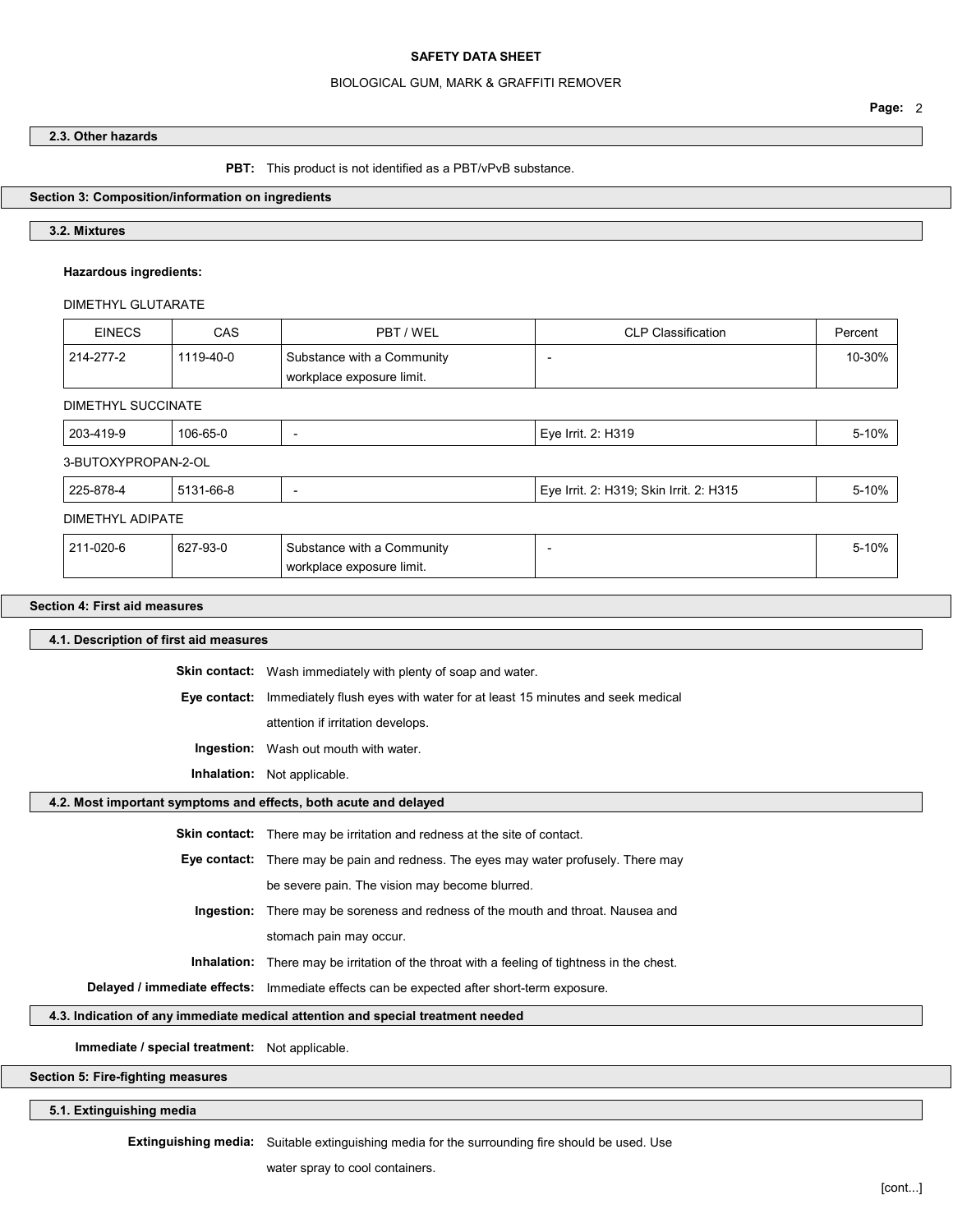### BIOLOGICAL GUM, MARK & GRAFFITI REMOVER

| 5.2. Special hazards arising from the substance or mixture |                                                                                                                                              |
|------------------------------------------------------------|----------------------------------------------------------------------------------------------------------------------------------------------|
|                                                            | <b>Exposure hazards:</b> In combustion emits toxic fumes.                                                                                    |
| 5.3. Advice for fire-fighters                              |                                                                                                                                              |
|                                                            | <b>Advice for fire-fighters:</b> Wear self-contained breathing apparatus. Wear protective clothing to<br>prevent contact with skin and eyes. |
| Section 6: Accidental release measures                     |                                                                                                                                              |

## 6.1. Personal precautions, protective equipment and emergency procedures

Personal precautions: Do not attempt to take action without suitable protective clothing - see

section 8 of SDS.

6.2. Environmental precautions

Environmental precautions: No special environmental concerns.

## 6.3. Methods and material for containment and cleaning up

Clean-up procedures: Wash the spillage site with large amounts of water.

6.4. Reference to other sections

Reference to other sections: Refer to section 8 of SDS.

Section 7: Handling and storage

7.1. Precautions for safe handling

Handling requirements: Ensure there is sufficient ventilation of the area.

# 7.2. Conditions for safe storage, including any incompatibilities

Storage conditions: Store in a cool, well ventilated area. Keep container tightly closed.

7.3. Specific end use(s)

Specific end use(s): No data available.

# Section 8: Exposure controls/personal protection

8.1. Control parameters

## Hazardous ingredients:

## DIMETHYL GLUTARATE

### Workplace exposure limits: Respirable dust

| State | <b>8 hour TWA</b> | 15 min STFI | 8 hour TWA | <b>STEL</b><br>15 min. |
|-------|-------------------|-------------|------------|------------------------|
| ᆮ     | 5 PPM 33 mg/m3    | -           |            |                        |

# DIMETHYL SUCCINATE

|  | $\sim$<br>--<br>$-$ | יה<br>' ∋/MJ |  |  |  |
|--|---------------------|--------------|--|--|--|
|--|---------------------|--------------|--|--|--|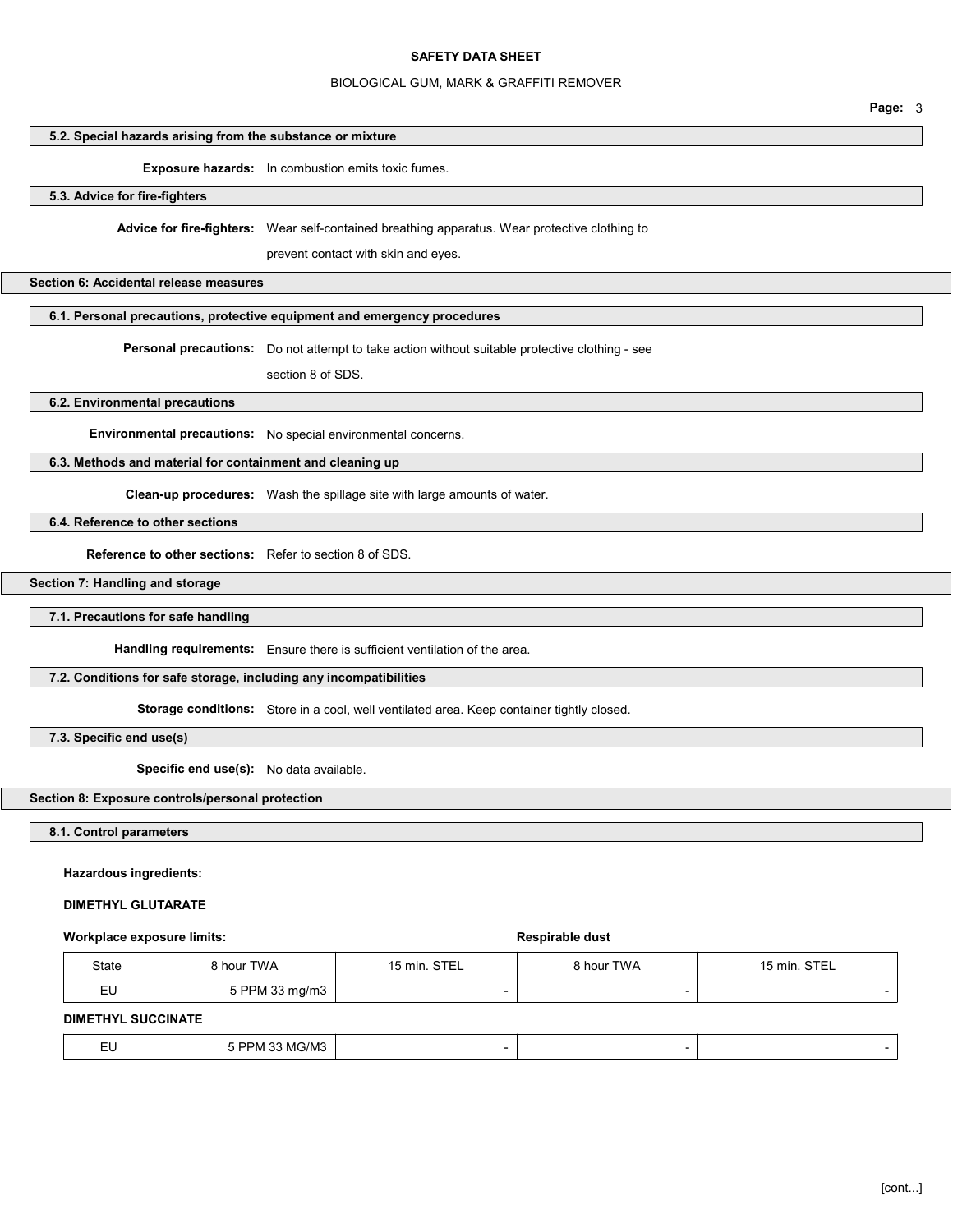### BIOLOGICAL GUM, MARK & GRAFFITI REMOVER

Page: 4

#### DIMETHYL ADIPATE

L

| UK                                    | 5ppm 36 mg/m3 |  |  |  |  |  |
|---------------------------------------|---------------|--|--|--|--|--|
| <b>DNEL/PNEC Values</b>               |               |  |  |  |  |  |
| <b>DNEL / PNEC</b> No data available. |               |  |  |  |  |  |
| 8.2. Exposure controls                |               |  |  |  |  |  |

| <b>Engineering measures:</b> No special requirement |                                                                                              |
|-----------------------------------------------------|----------------------------------------------------------------------------------------------|
|                                                     | <b>Respiratory protection:</b> Respiratory protection not required.                          |
|                                                     | <b>Hand protection:</b> Wear gloves if prolonged contact with product concentrate is likely. |
|                                                     | <b>Eye protection:</b> Safety glasses. Avoid contact with the eyes.                          |
|                                                     | <b>Skin protection:</b> No special requirement.                                              |
|                                                     | <b>Environmental:</b> No special requirement.                                                |
|                                                     |                                                                                              |

Section 9: Physical and chemical properties

### 9.1. Information on basic physical and chemical properties

|                                                                                                                                                                                                                                                                                                                                                                                                                                                                                           | upper: No data available.                                                                                                           |
|-------------------------------------------------------------------------------------------------------------------------------------------------------------------------------------------------------------------------------------------------------------------------------------------------------------------------------------------------------------------------------------------------------------------------------------------------------------------------------------------|-------------------------------------------------------------------------------------------------------------------------------------|
|                                                                                                                                                                                                                                                                                                                                                                                                                                                                                           |                                                                                                                                     |
|                                                                                                                                                                                                                                                                                                                                                                                                                                                                                           |                                                                                                                                     |
|                                                                                                                                                                                                                                                                                                                                                                                                                                                                                           | <b>pH:</b> No data available.                                                                                                       |
|                                                                                                                                                                                                                                                                                                                                                                                                                                                                                           |                                                                                                                                     |
| <b>State:</b> Liquid<br><b>Colour:</b> Colourless<br><b>Odour:</b> Characteristic odour<br><b>Evaporation rate:</b> No data available.<br><b>Oxidising:</b> No data available.<br>Solubility in water: Soluble<br>Boiling point/range°C: No data available.<br>Flammability limits %: lower: No data available.<br>Flash point <sup>°</sup> C: No data available.<br>Autoflammability°C: No data available.<br>Relative density: No data available.<br><b>VOC g/l:</b> No data available. | Melting point/range°C: No data available.<br>Part.coeff. n-octanol/water: No data available.<br>Vapour pressure: No data available. |

9.2. Other information

Other information: No data available.

Section 10: Stability and reactivity

10.1. Reactivity

Reactivity: Stable under recommended transport or storage conditions.

10.2. Chemical stability

Chemical stability: Stable under normal conditions.

10.3. Possibility of hazardous reactions

Hazardous reactions: Hazardous reactions will not occur under normal transport or storage

conditions. Decomposition may occur on exposure to conditions or materials

listed below.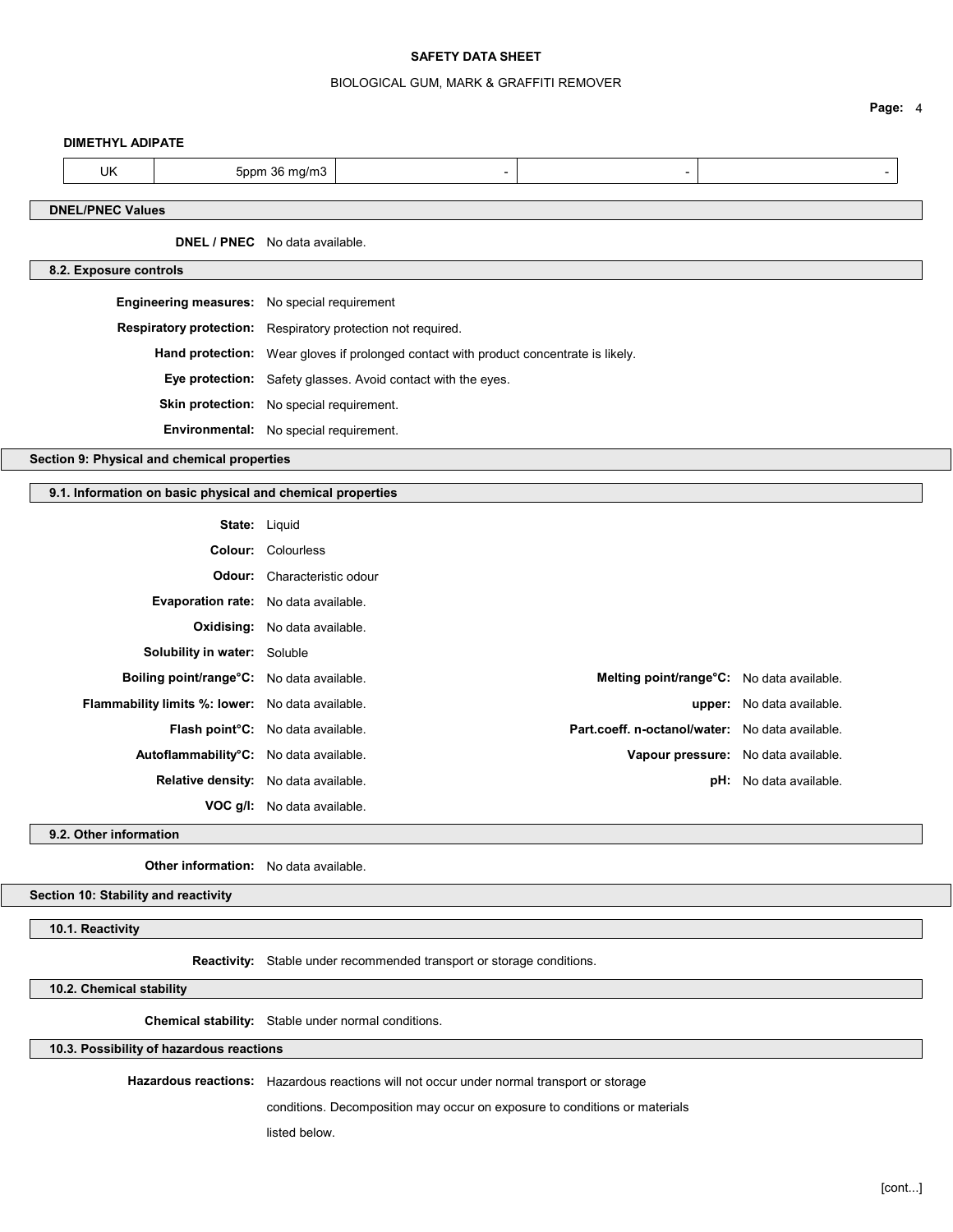### BIOLOGICAL GUM, MARK & GRAFFITI REMOVER

### 10.4. Conditions to avoid

Conditions to avoid: Heat.

## 10.5. Incompatible materials

Materials to avoid: Strong oxidising agents. Strong acids.

## 10.6. Hazardous decomposition products

Haz. decomp. products: No data available.

## Section 11: Toxicological information

11.1. Information on toxicological effects

## Hazardous ingredients:

### DIMETHYL GLUTARATE

| >5000<br>ORAL<br><b>RAT</b><br>LD50<br>ma/ko<br>___ |  |
|-----------------------------------------------------|--|
|-----------------------------------------------------|--|

## 3-BUTOXYPROPAN-2-OL

|  | SKN | RB <sup>-</sup> | LD50 | $\sim$<br>$  -$ | 17 K C<br>$\cdot$<br>. . |
|--|-----|-----------------|------|-----------------|--------------------------|
|--|-----|-----------------|------|-----------------|--------------------------|

## DIMETHYL ADIPATE

| ORAL <sup>'</sup> | <b>RAT</b> | LD50 | 7500 | ma/ko |
|-------------------|------------|------|------|-------|
|-------------------|------------|------|------|-------|

#### Relevant hazards for product:

| Hazaro    | Route | Basis                  |
|-----------|-------|------------------------|
|           |       |                        |
| ˈrɪtatɪor | OPT   | calculated<br>$\cdots$ |

### Symptoms / routes of exposure

| <b>Skin contact:</b> There may be irritation and redness at the site of contact.                   |
|----------------------------------------------------------------------------------------------------|
| <b>Eye contact:</b> There may be pain and redness. The eyes may water profusely. There may         |
| be severe pain. The vision may become blurred.                                                     |
| Ingestion: There may be soreness and redness of the mouth and throat. Nausea and                   |
| stomach pain may occur.                                                                            |
| <b>Inhalation:</b> There may be irritation of the throat with a feeling of tightness in the chest. |
| Delayed / immediate effects: Immediate effects can be expected after short-term exposure.          |

Section 12: Ecological information

12.1. Toxicity

Ecotoxicity values: No data available.

12.2. Persistence and degradability

Persistence and degradability: Biodegradable.

12.3. Bioaccumulative potential

Bioaccumulative potential: No bioaccumulation potential.